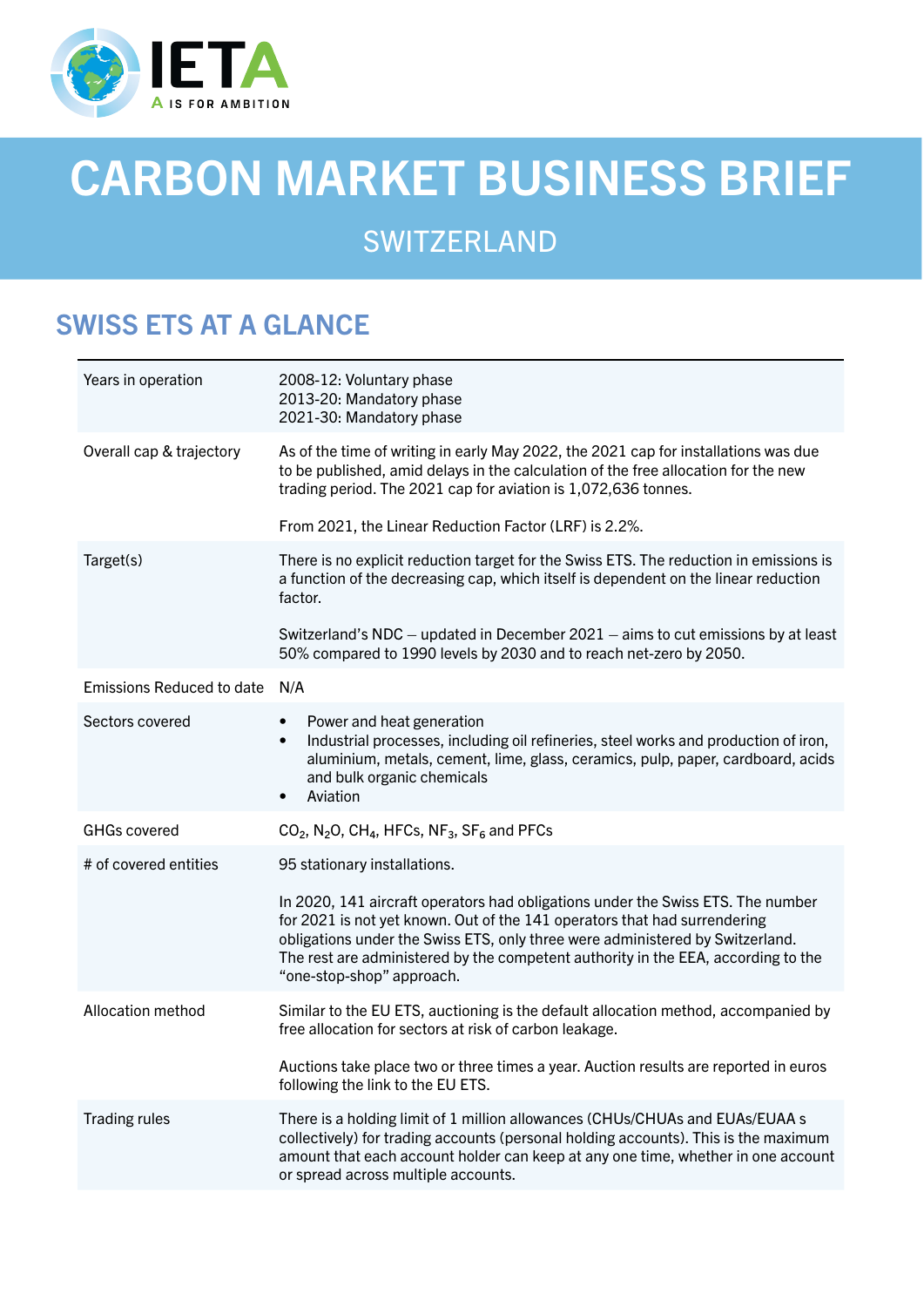| Use of offsets and linking      | Offsets cannot be used for compliance.                                                                                                                                                                                                     |
|---------------------------------|--------------------------------------------------------------------------------------------------------------------------------------------------------------------------------------------------------------------------------------------|
|                                 | The Swiss ETS linked to the EU ETS in January 2020, which means that CHUs are<br>fully fungible with EUAs.                                                                                                                                 |
| Other features                  | Banking within and across phases is allowed without limits, whereas borrowing is<br>not allowed.                                                                                                                                           |
|                                 | Swiss legislation foresees a market stability mechanism with respect to allowances<br>for installations. If the total number of allowances in circulation exceeds 50% of the<br>previous year's cap, the auction volume is reduced by 50%. |
| Penalties for<br>non-compliance | The penalty for failing to surrender sufficient allowances is set at CHF 125/tCO <sub>2</sub> . In<br>addition, entities must surrender the missing allowances in the following year.                                                      |
| Use of revenues                 | Revenues from auctioning allowances are fed into the federal government budget.                                                                                                                                                            |

#### MAJOR DEVELOPMENTS

On 1 January 2020, the link with the EU ETS became operational and marked the first international treaty to link emissions trading markets. All emission allowances eligible for compliance in the Swiss system are eligible for compliance in the EU market, and vice versa.

In order to transfer allowances between the two systems, in September 2020 a permanent link between the Swiss and the EU registry was established. Currently, allowances are transferred between the two registries roughly every two weeks, with increased frequency around compliance deadlines.

In 2021, the number of installations covered by the Swiss ETS almost doubled. This has resulted in a delay to the calculation and issuance of the free allocation for 2021. Consequently, the 2021 compliance deadline has been postponed to 31 August 2022.

All Phase 4 changes, including to the benchmarks and the LRF of 2.2%, were implemented by May 2022.

From 2023, flights from Switzerland to the United Kingdom will be re-included in the Swiss ETS.



FIGURE 1 Swiss Emissions Allowance Auction Prices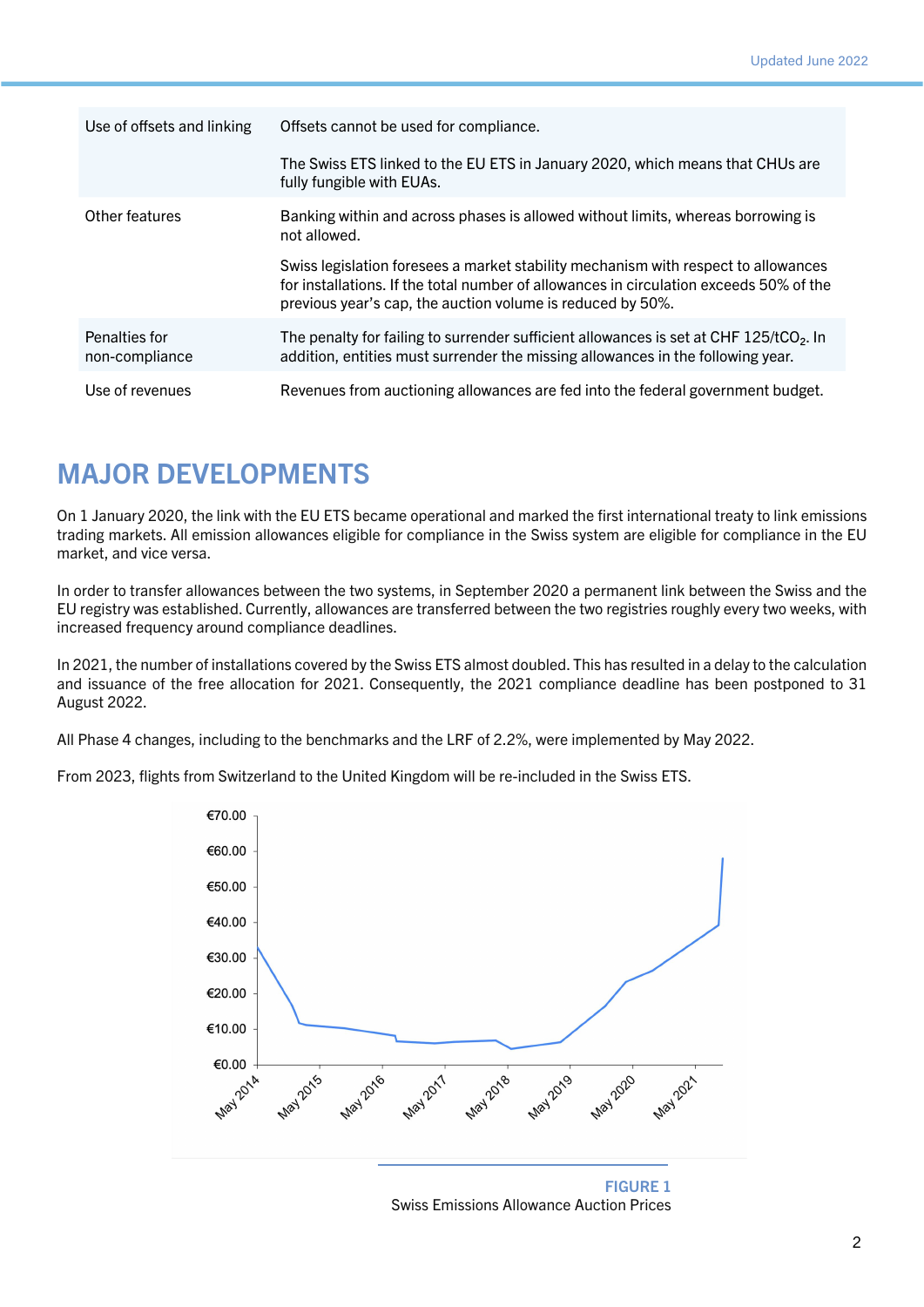

## MARKET COMMENTARY

Due to the small size of the market, there is limited secondary market trading for CHUs. Instead, the main form of price discovery comes from allowance auctions, which are held several times a year.

Results of prior auctions may be found on the BAFU website.

The EU/Swiss transfer calendar is also [online](https://www.emissionsregistry.admin.ch/crweb/public/welcome.action?).

### USEFUL LINKS

FOEN:

[Swiss Emissions Trading Registry](https://www.emissionsregistry.admin.ch/crweb/public/welcome.action?token=N40MZ1MSOO53UQVYF089VLZ6LQ77JOSZ)

[Emissions trading system for aircraft operators](https://www.bafu.admin.ch/bafu/en/home/topics/climate/info-specialists/reduction-measures/ets/aviation.html)

[Emissions trading scheme for installation operators](https://www.bafu.admin.ch/bafu/en/home/topics/climate/info-specialists/reduction-measures/ets/installations.html)

[European Commission: FAQs on Swiss Linking](https://ec.europa.eu/clima/system/files/2019-12/faq_linking_agreement_part2_en.pdf)

[ICAP Swiss ETS](https://icapcarbonaction.com/en/ets/swiss-ets)

[World Bank Carbon Pricing Dashboard](https://carbonpricingdashboard.worldbank.org/map_data)

#### REFERENCES

[Factsheet: Linking the Swiss and EU emissions trading schemes](https://www.bafu.admin.ch/dam/bafu/en/dokumente/klima/fachinfo-daten/faktenblatt-verknuepfung-der-emissionshandelssysteme-der-schweiz-und-der-eu.pdf.download.pdf/e Faktenblatt Emissionshandel.pdf)

[Federal Act on the Reduction of CO2 Emissions \(CO2 Act\)](https://www.fedlex.admin.ch/eli/cc/2012/855/en)

[Ordinance on the Reduction of CO2 Emissions \(CO2 Ordinance\)](https://fedlex.data.admin.ch/filestore/fedlex.data.admin.ch/eli/cc/2012/856/20201101/en/pdf-a/fedlex-data-admin-ch-eli-cc-2012-856-20201101-en-pdf-a.pdf)